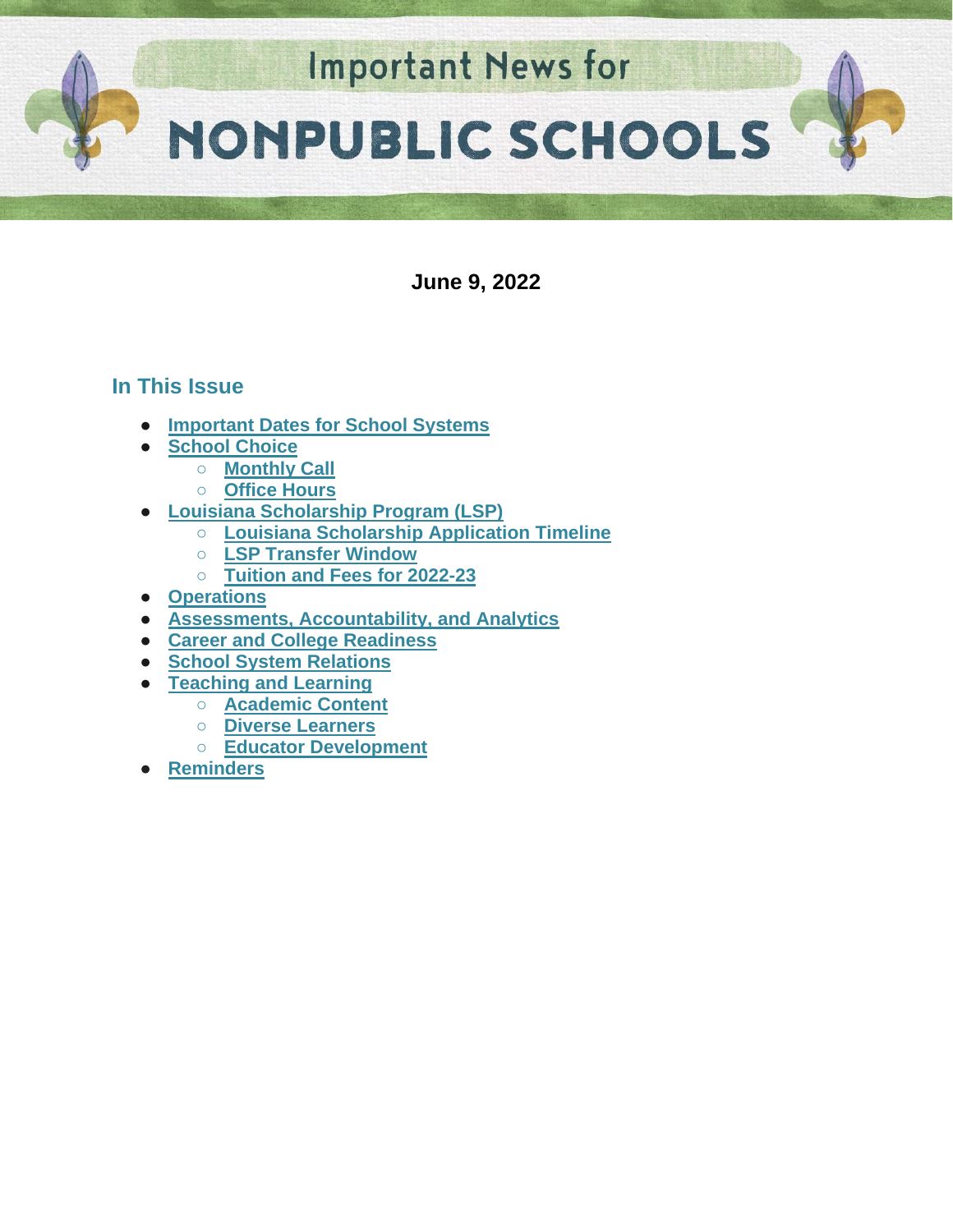# <span id="page-1-0"></span>**Important Dates for School Systems**

| <b>Office Hours</b>                                                                                                                                              |                      |  |  |  |
|------------------------------------------------------------------------------------------------------------------------------------------------------------------|----------------------|--|--|--|
| <b>Office Hours Title</b>                                                                                                                                        | <b>Zoom Link</b>     |  |  |  |
| April Dunn Act Office Hours                                                                                                                                      | June 9 at 4:30 p.m.  |  |  |  |
| P-EBT Data Managers Office Hours                                                                                                                                 | June 14 at 10 a.m.   |  |  |  |
| Early Childhood Lead Agencies Office Hours                                                                                                                       | June 14 at 3 p.m.    |  |  |  |
| <b>Assessment and Accountability Office Hours</b>                                                                                                                | June 14 at 3:45 p.m. |  |  |  |
| K-2 Learning Year: Phase 1 Office Hours                                                                                                                          | June 15 at 12 p.m.   |  |  |  |
| Data Coordinator Office Hours                                                                                                                                    | June 16 at 1 p.m.    |  |  |  |
| <b>Monthly Calls*</b>                                                                                                                                            |                      |  |  |  |
| <b>Monthly Call Title</b>                                                                                                                                        | <b>Zoom Link</b>     |  |  |  |
| <b>Student Well-Being Monthly Call</b>                                                                                                                           | June 15 at 9:30 a.m. |  |  |  |
| <b>Nonpublic Monthly Call</b>                                                                                                                                    | June 15 at 2 p.m.    |  |  |  |
| Federal Support and Grantee Relations Monthly Cal                                                                                                                | June 16 at 10 a.m.   |  |  |  |
| Legislative and Policy Support Monthly Call                                                                                                                      | June 20 at 10 a.m.   |  |  |  |
| Assessment and Accountability Monthly Call                                                                                                                       | June 21 at 3:45 p.m. |  |  |  |
| <b>Nutrition Support Monthly Call</b>                                                                                                                            | July 5 at 1 p.m.     |  |  |  |
| <b>Education Technology Monthly Call</b>                                                                                                                         | August 11 at 9 a.m.  |  |  |  |
| *Monthly call presentations are available in the School Improvement Library. View the School System<br>Support Calendar to access a complete schedule of events. |                      |  |  |  |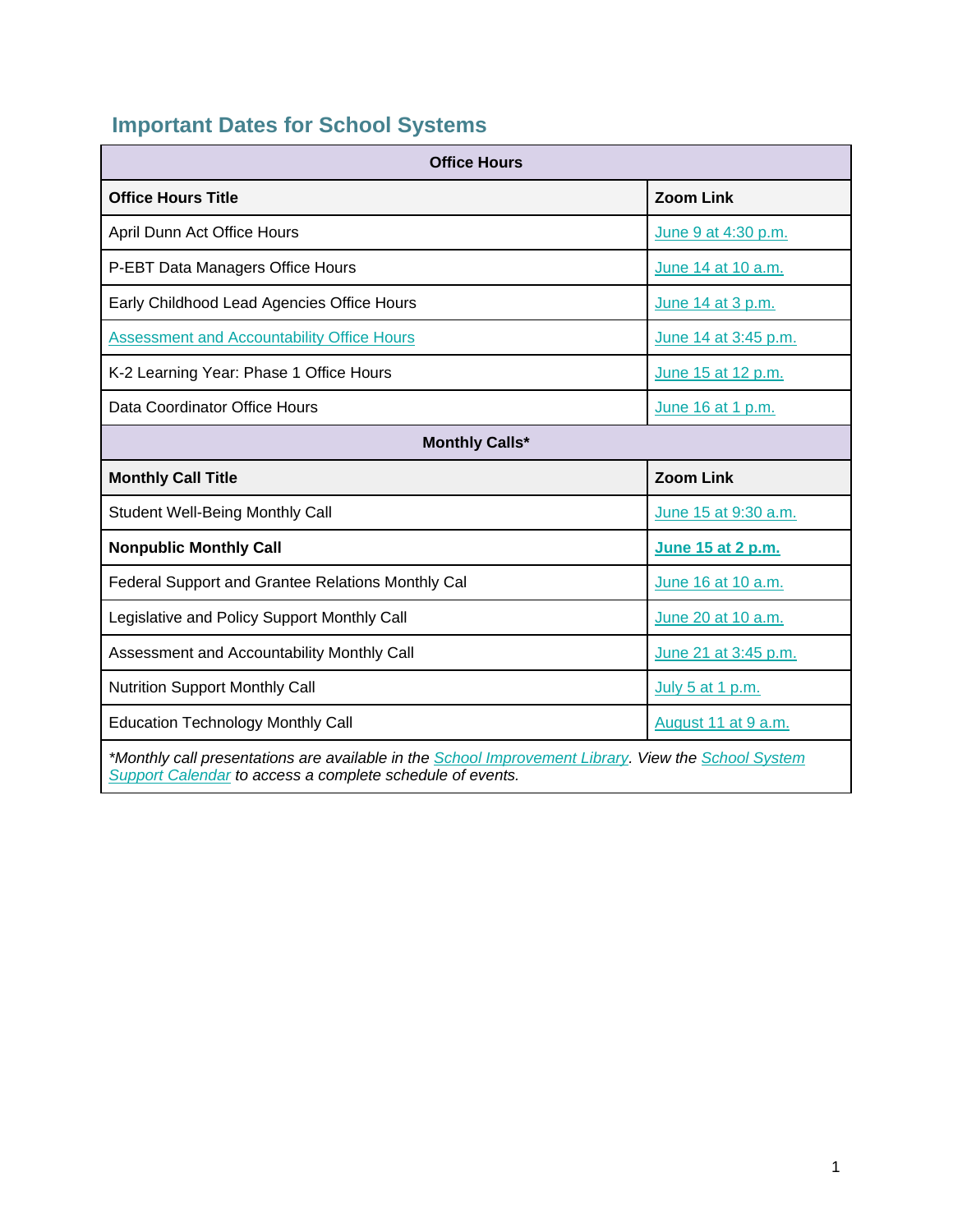# <span id="page-2-1"></span><span id="page-2-0"></span>**School Choice Monthly Call**

The next monthly meeting will be held on **Wednesday, June 15th at 2pm.**

You can join the monthly calls usin[g](https://ldoe.zoom.us/j/95207641144?pwd=SDJib051bkVEemM3SzExcXRTUEJRUT09) [this link:](https://ldoe.zoom.us/j/95207641144?pwd=SDJib051bkVEemM3SzExcXRTUEJRUT09) <https://ldoe.zoom.us/j/95207641144?pwd=SDJib051bkVEemM3SzExcXRTUEJRUT09>

## <span id="page-2-2"></span>**Office Hours**

The Office of School Choice-Nonpublic Schools Team will be offering a new service called [Office Hours.](https://www.picktime.com/LDEnonpublicschools) We are offering office hours to provide one-on-one assistance regarding any questions you may have.

Office hours will be offered each week for **school administrators and other school system employees.** Office hours will be held Tuesdays and Thursdays from 10:30 a.m. to 11:30 a.m.

You can book your Office Hours call using this [link:](https://www.picktime.com/LDEnonpublicschools) <https://www.picktime.com/LDEnonpublicschools>

In order to make sure that every school gets an opportunity to schedule a call, each call will be limited to 15 minutes. When booking your call, you must include a description of what you'd like to discuss during the call in the "booking notes" section of the form. This will ensure that our staff is prepared ahead of the call and can effectively use the time to address your concerns.

PLEASE NOTE: If you miss your scheduled time, you will need to book a new appointment time. If you have any questions about Office Hours, please reach out to us at studentscholarships@la.gov for assistance.

#### *This service is not available to families. Families with questions should submit them to*  **studentscholarships@la.gov**

**Louisiana Scholarship Program (LSP)**

### <span id="page-2-3"></span>**Louisiana Scholarship Application Timeline**

| <b>PROCESS</b>                | <b>DEADLINE</b> |  |
|-------------------------------|-----------------|--|
| <b>Transfer Window Opens</b>  | 6/15            |  |
| <b>Transfer Window Closes</b> | 7/18            |  |

*\*All dates are tentative, please review future issues of the Nonpublic newsletter for all updates.*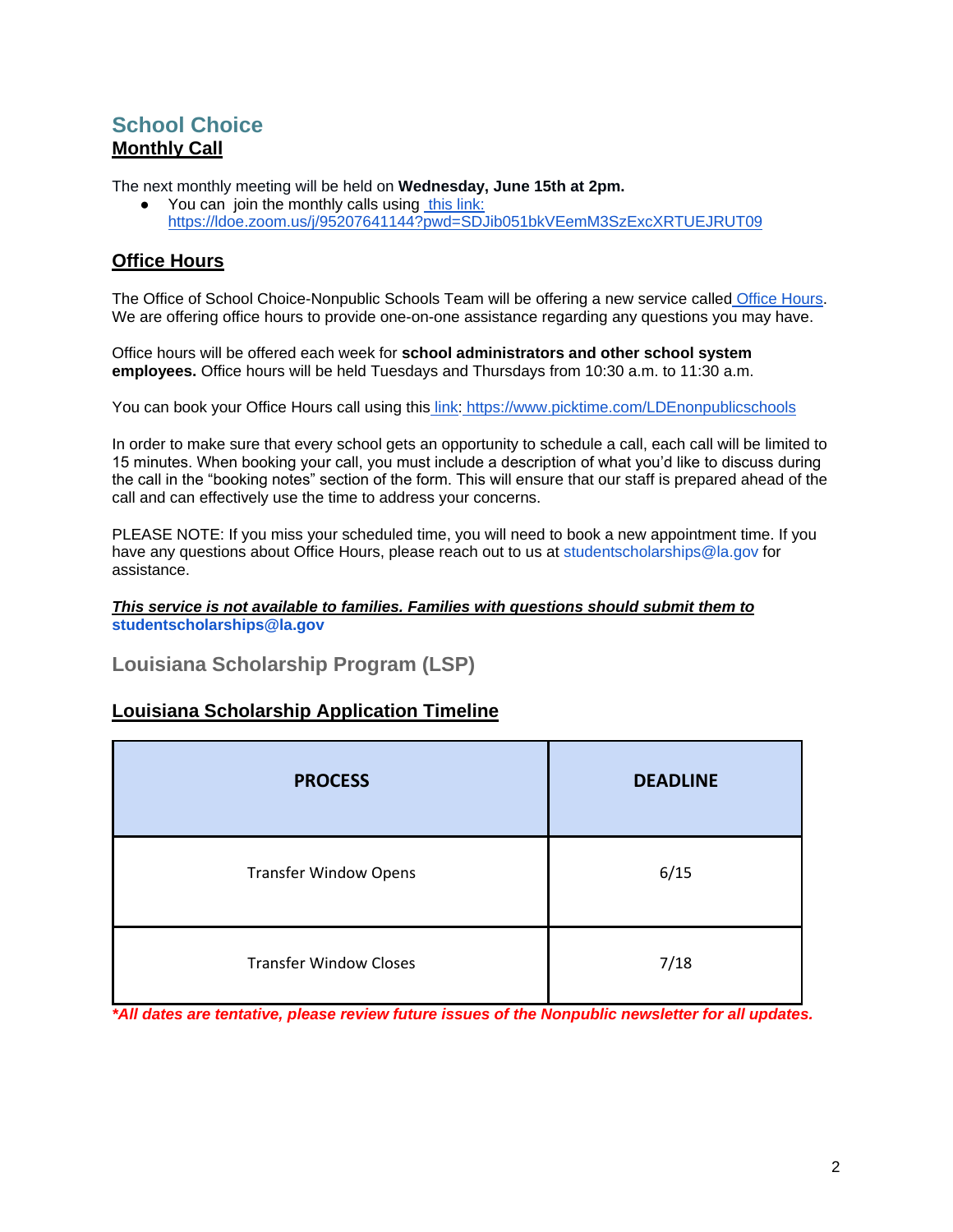### <span id="page-3-0"></span>**LSP Transfer Window**

The transfer window for the 2022-23 school year will open on June 15th. Please submit all completed transfer forms to [studentscholarships@la.gov.](mailto:studentscholarships@la.gov)

### <span id="page-3-1"></span>**Tuition and Fees for 2022-23**

All schools must submit 2022-2023 tuition and fee information by **5:00 p.m. on June 24th** vi[a](https://form.jotform.com/221565107309149) **[this form.](https://form.jotform.com/221565107309149)**  *Please do not use old/saved links to complete this form***.**

Schools submit tuition and fee information to the LDOE. Tuition and fees received through the Scholarship Program for participating students must not exceed tuition and fees charged to enrolled students not participating in the program. Scholarship funds may not be used to pay tuition and fees for students not participating in the Scholarship Program

Eligible fees are those charged to all students, regardless of scholarship participation. **Please do not list any non-eligible fees that are charged only to some students.** 

- **Examples of eligible fees include**: new student registration, graduation fees, technology fees, etc.
- **Examples of ineligible fees include**: non-Catholic student fees, transportation, optional extracurricular fees, out of parish fees, etc.

Please enter the tuition and eligible fees for EVERY grade served by the school, even if there are no current Louisiana Scholarship Program students enrolled in those grades. *For example, if the school serves grades 6 - 8, then there should be tuition and fee amounts filled in for grades 6 - 8.*

In addition to submitting tuition information and documentation, schools must upload signed copies of:

- [Individual Enrichment Assurances Form,](https://urldefense.proofpoint.com/v2/url?u=https-3A__drive.google.com_file_d_1fSbVOa37qWUYyWnhS4-5F-2DfaOg1WQgBXDX_view&d=DwMFAg&c=xlPCXuHzMdaH2Flc1sgyicYpGQbQbU9KDEmgNF3_wI0&r=P567e1YhJy265zNVv7fFPnov78solC_LIJ9Q16ha9js&m=ITTOyFstX1wecsA-RI5HNP9ftlo_xbto1ccmvG8KI7o&s=qAkZysqCt9dswSdlXH6isZ6LV-hA1nY5HIMyD_kW7cw&e=) signed by all board members, school administrators and principals
- [Educational](https://urldefense.proofpoint.com/v2/url?u=https-3A__drive.google.com_file_d_1-2DMr4A3bnpJqNK435-5FjjmwtBBmjUQFZ3c_view&d=DwMFAg&c=xlPCXuHzMdaH2Flc1sgyicYpGQbQbU9KDEmgNF3_wI0&r=P567e1YhJy265zNVv7fFPnov78solC_LIJ9Q16ha9js&m=ITTOyFstX1wecsA-RI5HNP9ftlo_xbto1ccmvG8KI7o&s=zHgvfjyjgAObnvYj4U7vDhTP7YOtXEYJa29L9vAb9Zk&e=) [Purposes Assurances Form,](https://urldefense.proofpoint.com/v2/url?u=https-3A__drive.google.com_file_d_1-2DMr4A3bnpJqNK435-5FjjmwtBBmjUQFZ3c_view&d=DwMFAg&c=xlPCXuHzMdaH2Flc1sgyicYpGQbQbU9KDEmgNF3_wI0&r=P567e1YhJy265zNVv7fFPnov78solC_LIJ9Q16ha9js&m=ITTOyFstX1wecsA-RI5HNP9ftlo_xbto1ccmvG8KI7o&s=zHgvfjyjgAObnvYj4U7vDhTP7YOtXEYJa29L9vAb9Zk&e=) signed by the principal

The tuition and fees charged for a sample of non-Scholarship students will be reviewed to verify that the tuition and fee amount charged for these students is not less than the amounts charged to students participating in the Scholarship Program. In the event that the financial audit identifies a finding regarding inappropriate payment of tuition and fees, payment adjustments will be made, schools may be required to reimburse the Department for overpaid tuition and fees, and schools may receive further sanctions.

If your school is not listed on the Jotform, please email [studentscholarships@la.gov](mailto:studentscholarships@la.gov) to have your school added to the list.

# **Operations**

### **Consolidated Monitoring Schedule for 2021-2022 SY (4th Quarter)**

**Please share with Federal Programs and IDEA Directors.**

The Department conducts annual monitoring of school systems to ensure compliance with federal and state requirements. To assist school systems in thoughtful planning and preparation for a scheduled monitoring event, the Department is releasing th[e](https://www.louisianabelieves.com/docs/default-source/links-for-newsletters/2021-2022-consolidated-monitoring-schedule_public_5-12-22.pdf) [consolidated monitoring schedule for the 2021-2022](https://www.louisianabelieves.com/docs/default-source/links-for-newsletters/2021-2022-consolidated-monitoring-schedule_public_5-12-22.pdf)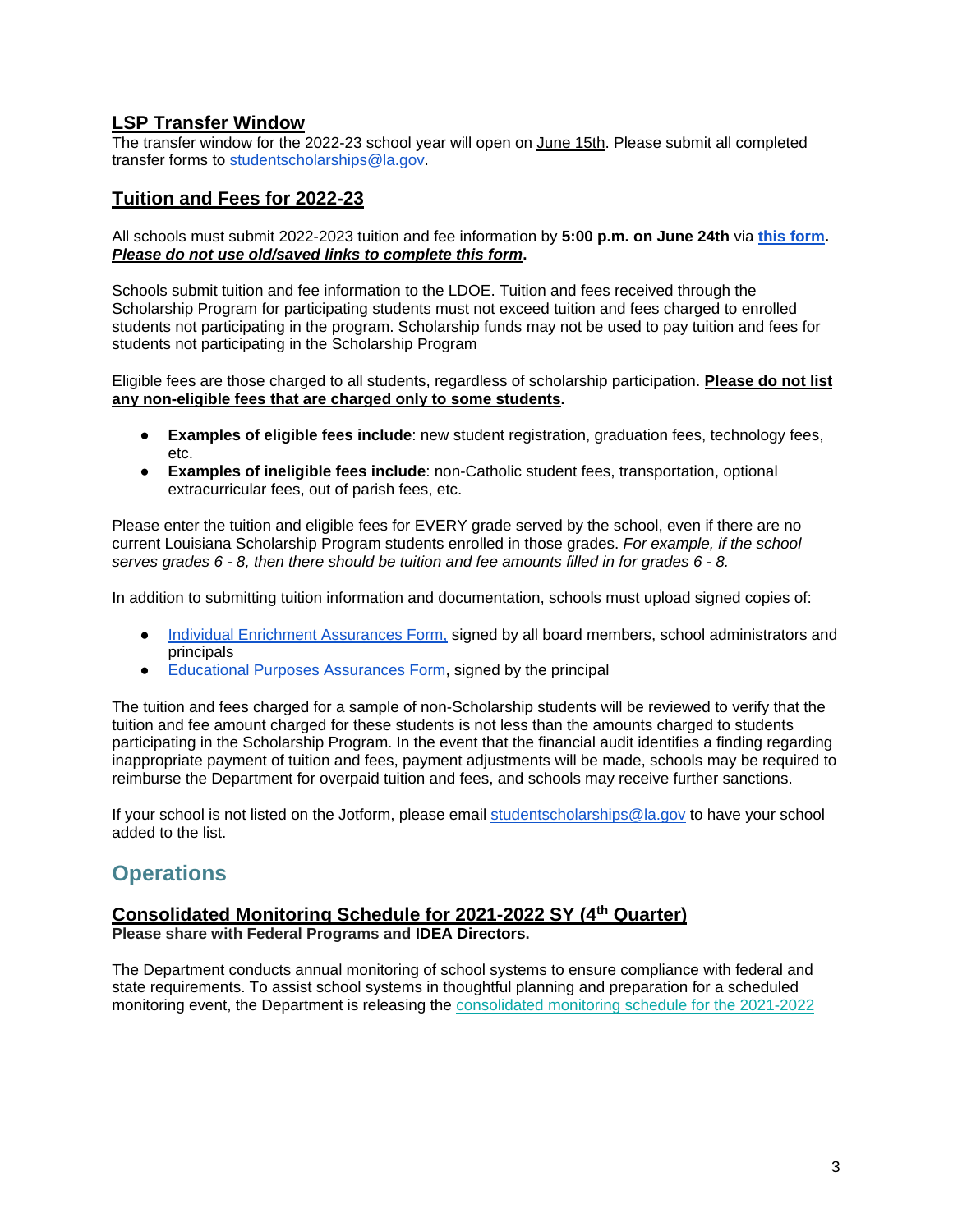[school year\\*](https://www.louisianabelieves.com/docs/default-source/links-for-newsletters/2021-2022-consolidated-monitoring-schedule_public_5-12-22.pdf). This schedule is tentative and the agency reserves the right to make adjustments as necessary.

The assigned Statewide Monitoring Team Leader will send a more detailed monitoring notification reminder, along with any necessary planning documents or instructions, directly to Superintendents and Federal Program Directors of each school system appearing on the monitoring schedule. Th[e](https://www.louisianabelieves.com/docs/default-source/links-for-newsletters/2021-2022_4th-quarter-monitoring-schedule-only_public.pdf) [fourth](https://www.louisianabelieves.com/docs/default-source/links-for-newsletters/2021-2022_4th-quarter-monitoring-schedule-only_public.pdf)  [quarter monitoring schedule](https://www.louisianabelieves.com/docs/default-source/links-for-newsletters/2021-2022_4th-quarter-monitoring-schedule-only_public.pdf) is now available.

Please contact [doe-program.monitoring@la.gov](mailto:DOE-program.monitoring@la.gov) if you have any questions about the monitoring schedule or program monitoring related to the Every Student Succeeds Act (ESSA) or Individuals with Disabilities Education Act (IDEA).

*\*School systems that have been severely impacted by a disaster and are currently listed on the schedule are encouraged to contact* [doe-program.monitoring@la.gov.](mailto:DOE-program.monitoring@la.gov)

# <span id="page-4-0"></span>**Assessments, Accountability and Analytics**

### **LEAP 2025**

**Please share this information with district test coordinators and school leaders.**

- June 9: Last day to request rescoring for LEAP 2025 high school assessments
	- See Test Coordinator manual pages 19-20 for eligible students and form.
		- All students tested as grade 12 have been automatically rescored.
- June 13-20: DRC INSIGHT Impending Zero Online Cleanup
- June 20-24: LEAP 2025 High School Summer Administration ○ Test schedules due to [assessment@la.gov](mailto:assessment@la.gov) by June 9
- Office Hours canceled May 31 and July 5

Please contact [assessment@la.gov](mailto:assessment@la.gov) with questions related to LEAP 2025.

# <span id="page-4-1"></span>**Career and College Readiness**

### **Classroom Security Resources**

**Please share with school system leaders and safety coordinators.**

In 2018, the Office of State Fire Marshal issued Memorandums 2018-02 and 2018-03 regarding classroom security for existing educational (grades K-12) and daycare facilities. Chief Dan Wallis, Louisiana State Fire Marshal, has shared additional resources around these memorandums. They can be accessed in the [School Policy library.](https://www.louisianabelieves.com/docs/default-source/policy/sfm-school-security-2022-memos.pdf?sfvrsn=6d696518_5/)

Most importantly, in these memos are directives on the type of locking devices and mechanisms that are allowable (i.e. deadbolts, door stops, etc.), so please review these carefully and fully.

Copies of the memorandum may be accessed in the School Policy library. If there are additional questions, please contact the Office of State Fire Marshal's Plan Review Staff at 1-800-256-5452, or via message at [www.lasfm.org,](http://www.lasfm.org/) using the contact us feature.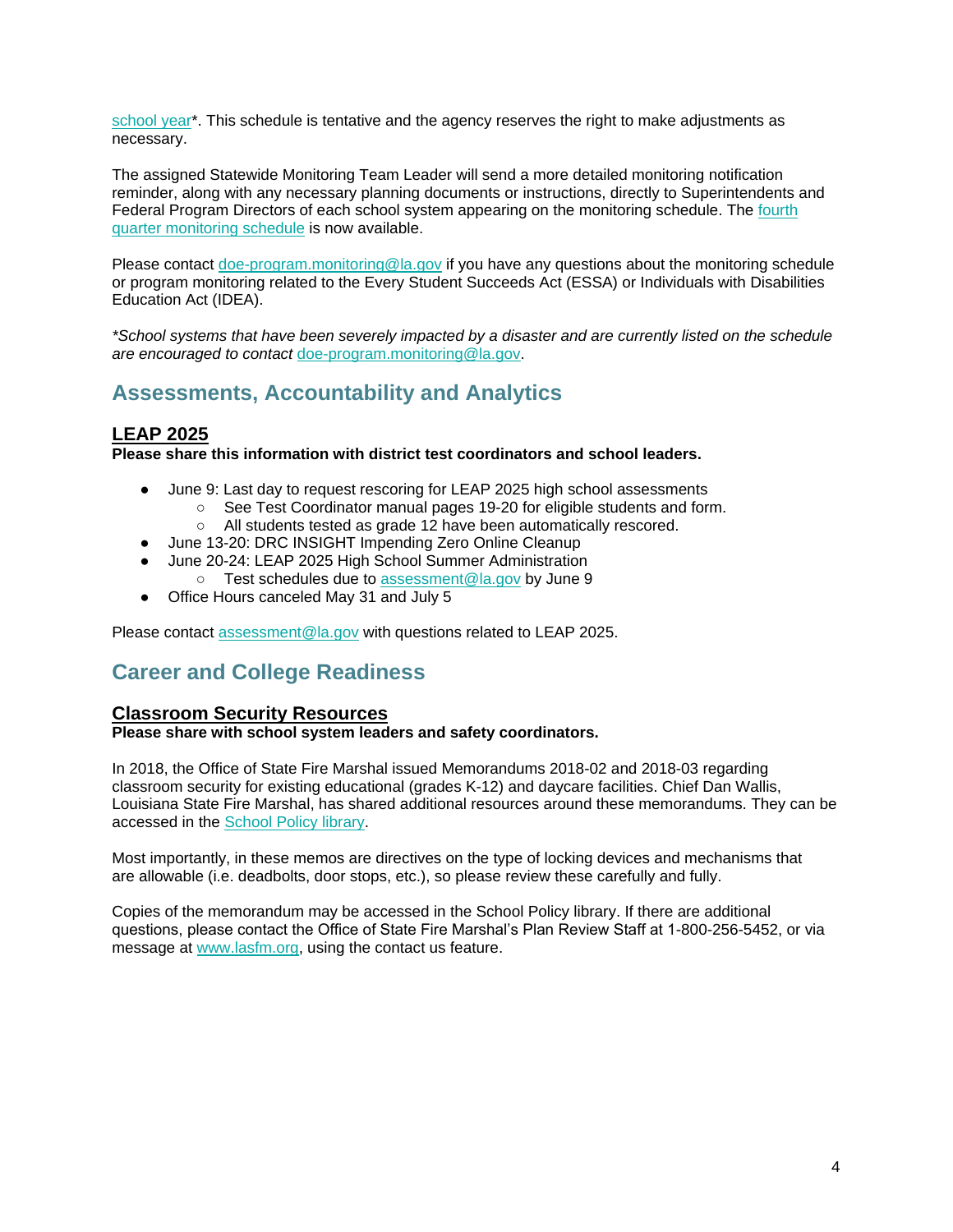### **Medicaid Funding for Personal Care Services Information Webinar**

#### **Please share with school based Medicaid coordinators, special education directors and school business managers.**

Medicaid will now reimburse school districts for personal care services provided to students. Personal aides assisting students with positioning, behavior cueing, grooming, eating and mobility may be eligible for reimbursement.

The LDOE along with Jason Coker from Postlethwaite and Netterville is presenting a webinar to review reimbursement procedures, program requirements, training and documentation requirements. Interested participants are encouraged to register for the upcoming webinar.

- **Webinar Date and Time:** June 21 from 10:30 11:30 a.m.
- **Webinar Registration:** [PCS Webinar Registration](https://forms.gle/9q1PG4ebn9epjFuu5)

Please contact [elizabeth.duncan@la.gov](mailto:elizabeth.duncan@la.gov) with questions.

### **2022 High School EMS Program Update Webinar**

**Please share with CTE supervisors, school counselors, and administrators.**

The [High School EMS Education Program Manual](https://ldh.la.gov/assets/oph/ems/2022/220524HighSchoolEMSEdProgramGuide.pdf) has been updated, and serves to bring the guidance in line with recent changes to state statutes and policies. The revised manual will serve as the official guidance for the 2022-2023 school year and moving forward. EMS Education will host a webinar to present the revised manual and other updates.

- **Webinar Date and Time:** July 22 at 9 a.m.
- **Webinar Link[:](https://us02web.zoom.us/j/85439683772?pwd=Wk53cFBPNjRJQnU5d0I3WmJERS85Zz09)** [https://us02web.zoom.us/j/85439683772](https://us02web.zoom.us/j/85439683772?pwd=Wk53cFBPNjRJQnU5d0I3WmJERS85Zz09)
- **Meeting ID:** 854 3968 3772
- **Passcode:** 7WgNa1

Please contact [ems.education@la.gov](mailto:ems.education@la.gov) with questions.

# <span id="page-5-0"></span>**School System Relations**

#### **Department Celebrates Excellent Educators Please share with teachers, school and system leaders.**

During the opening session of the Teacher Leader Summit, the Department was proud to announce live the *[2023 Teacher and Principal of the Year Finalists](https://www.louisianabelieves.com/docs/default-source/awards/2023-teacher-and-principal-of-the-year-finalists.pdf)*. These educators are making exceptional gains with students. Their commitment to student success exemplifies Louisiana's teaching profession.

In addition to naming the finalists for Teacher and Principal of the Year, the Department announced the [2022 Public Interest Fellowship](https://www.louisianabelieves.com/docs/default-source/awards/public-interest-fellowship-overview.pdf?sfvrsn=8bf19c1f_2) recipient, Brian Gough from St. Charles Parish. The fellowship allows recipients to spend the upcoming school year advocating for a key education initiative aligned to the Department's priorities. Winners are chosen from the previous year's list of Teacher of the Year semifinalists and finalists. Gough's fellowship initiative is focused on researching best practices for industry recruitment for internship programs.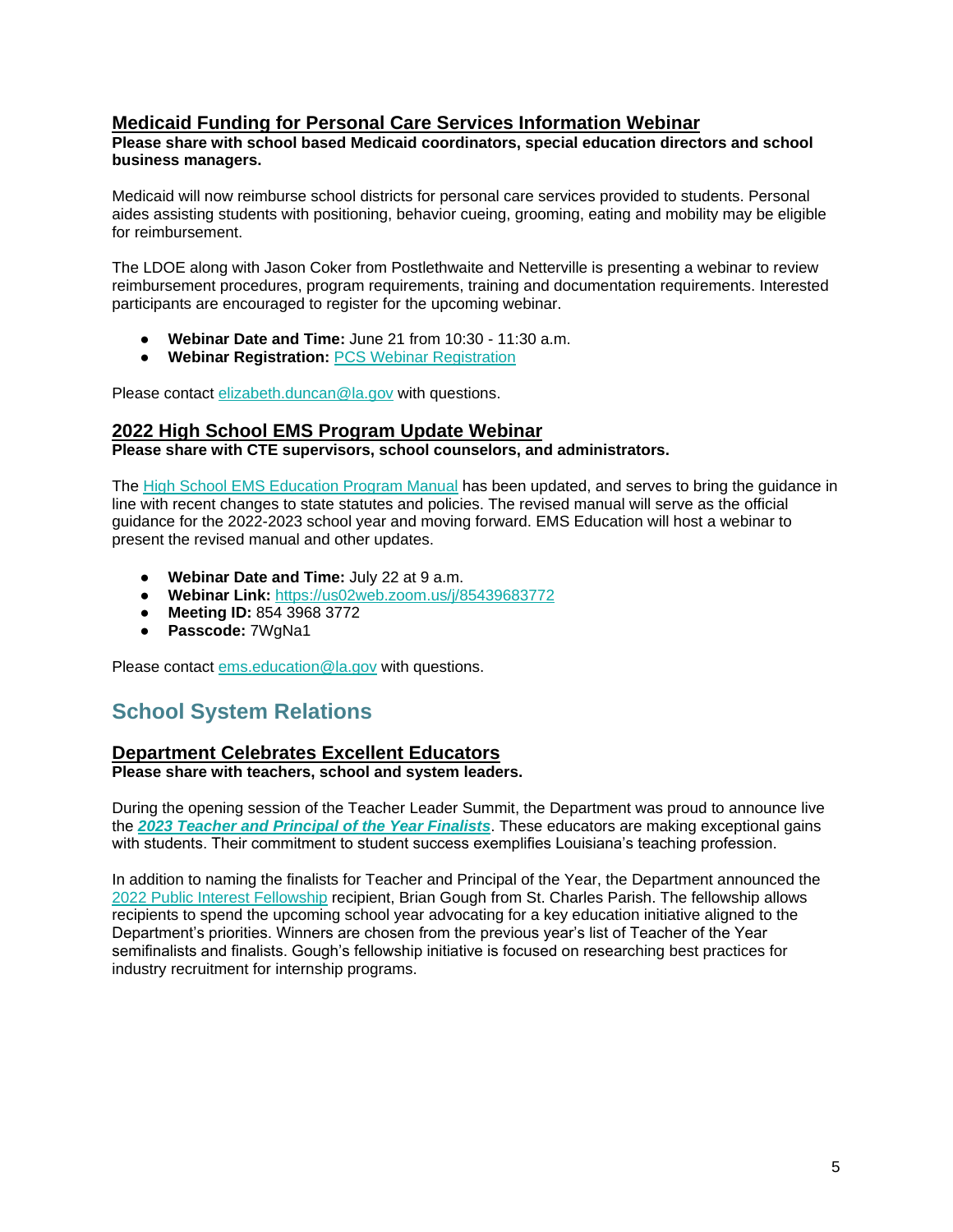Also during the opening session at the summit, other state-level honorees were recognized and celebrated. These honorees included the [New Teacher of the Year Finalists,](https://www.louisianabelieves.com/docs/default-source/awards/new-teacher-of-the-year-finalists-announcement.pdf) [Early Childhood Teacher](https://www.louisianabelieves.com/academics/award-programs)  [and Leader Finalists,](https://www.louisianabelieves.com/academics/award-programs) [Milken Educator Award recipients,](https://www.milkeneducatorawards.org/) and Louisiana's [Presidential Awards for](https://www.paemst.org/)  [Excellence in Mathematics and Science Teaching](https://www.paemst.org/) recipients. Information about these award programs can be found on the Department's [Awards page.](https://www.louisianabelieves.com/academics/award-programs)

All of these excellent educators will be honored at the *16thAnnual Excellent Educators Awards Gala* that will be held at the World War II Museum on the evening of July 30, 2022. This exciting event is cosponsored by **Dream Teachers**.

Congratulations to these outstanding educators!

Please contact excellenteducators@la.gov with questions.

# <span id="page-6-0"></span>**Teaching and Learning**

<span id="page-6-1"></span>**Academic Content**

### **Instructional Support: Instructional Material Reviews**

**Please share with content supervisors and administrators.** 

The Department conducts ongoing reviews of instructional materials to support school systems in adopting curricula in all core subjects. Newly rated Tier 1 materials are listed below. All tiered reviews can be found on the **Annotated Reviews** webpage. The status of all instructional materials submissions can be found in the [Weekly Report.](https://www.louisianabelieves.com/docs/default-source/curricular-resources/online-instructional-materials-reviews.pdf?sfvrsn=a26b841f_654)

| <b>Publisher</b>                   | <b>Title and Grade Levels</b>                                           | <b>Core Subject</b> | <b>Tiered Rating</b> |
|------------------------------------|-------------------------------------------------------------------------|---------------------|----------------------|
| <b>Achievement First</b>           | Achievement First Math, Grades K-4                                      | Math                | Tier 1               |
| Amplify Education, Inc.            | Amplify Science Louisiana, Grade 7                                      | Science             | Tier 1               |
| Children's Literacy<br>Initiative  | Blueprint for Early Learning, Ages 4-5                                  | ECE.                | Tier 1               |
| Open Up Resources                  | EL Education Language Arts, Grades 6-8                                  | <b>ELA</b>          | Tier 1               |
| Teaching Strategies,<br><b>LLC</b> | The Creative Curriculum <sup>®</sup> for Family<br>Child Care, Ages 0-5 | ECE.                | Tier 1               |

Please contact *[louisianacurriculumreview@la.gov](mailto:LouisianaCurriculumReview@la.gov)* with questions.

### **Zearn Data Sharing Agreement**

**Please share with math curriculum leads, superintendents and data managers.** 

The Department has executed a statewide [data sharing agreement with Zearn](https://www.louisianabelieves.com/docs/default-source/data-management/zearn---may-2022.pdf?sfvrsn=884a6518_2) on behalf of school systems using the high-quality curriculum Zearn Math for core instruction during the school year or as part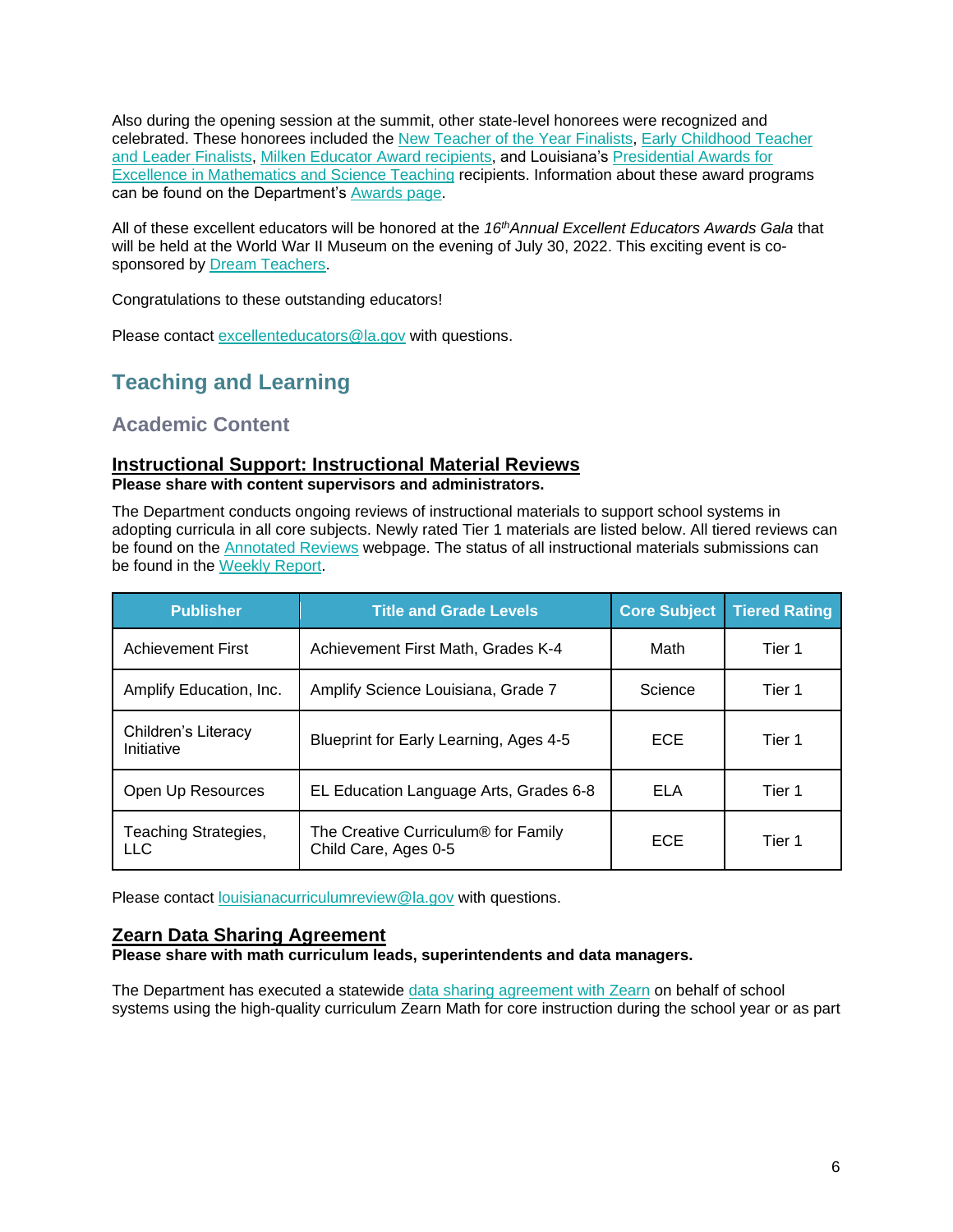of a [Summer Learning Program,](https://www.louisianabelieves.com/docs/default-source/accelerate/accelerate-math-summer-learning-2022.pdf?sfvrsn=7f746418_18) and/or as part of a [high-dosage tutoring program.](https://www.louisianabelieves.com/docs/default-source/accelerate/accelerate-math.pdf?sfvrsn=433c6618_30) This agreement, by way of [addenda,](https://www.louisianabelieves.com/docs/default-source/data-management/zearn---addendum.docx?sfvrsn=63496518_2) allows individual school systems to opt in, so that they may also receive the services provided and protect the privacy of students. To opt in, system superintendents will sign and submit the [Zearn Addendum](https://www.louisianabelieves.com/docs/default-source/data-management/zearn---addendum.docx?sfvrsn=63496518_2) to the Department by either uploading to this [JotForm](https://form.jotform.com/221037256699160) or emailing the signed agreement to [ldedata@la.gov.](mailto:LDEdata@la.gov) Please note, this data sharing agreement does not take the place of a school system's individual contracted services directly established with Zearn. This agreement allows school systems to share data with Zearn and for Zearn to share non-student personally identifiable information with the LDOE.

Please contact [ldedata@la.gov](mailto:LDEdata@la.gov) with questions.

### **Diverse Learners**

#### **Foundational Literacy Modules for Grades 4-8 Educators Registration Open Please share with system leaders, special education leaders, special educators, interventionists, EL educators**

The Department has partnered with Public Consulting Group (PCG) to offer five free asynchronous science of reading modules for grades 4 - 8 educators. The Professional Development Modules are focused on content that is teacher-friendly and provides the knowledge and skills necessary for intermediate and middle school classrooms instruction by applying age-appropriate science of reading strategies.The five topics include understanding the science of reading, exploring phonics and advanced word study, creating fluent readers, developing vocabulary and increasing reading comprehension. Modules will open monthly beginning at the end of May and remain available throughout the 2022 - 2023 school year. [Registration](https://forms.office.com/pages/responsepage.aspx?id=wxCx2SVMeUO5euJIk4zBe480GuvBKj1CvXxROcKQzeNUMlI4S0tDVFhPSkVXNU5DNkJDSlhXNkFHMy4u) is open and will remain open throughout the release.

Please contact [diverselearnersupport@la.gov](mailto:diverselearnersupport@la.gov) with questions.

### **Guidance for Leading Inclusive Special Education Programs**

**Please share with school system leaders and special education directors/supervisors.**

The Department released the fifth issue of Guidance for Leading Inclusive Special Education Programs: [Positive Behavioral Interventions and Supports.](https://louisianabelieves.com/docs/default-source/students-with-disabilities/guidance-for-leading-inclusive-special-education-programs---positive-behavior-intervention-supports-(may-2022).pdf?sfvrsn=474c6518_6) School system leaders are encouraged to review the guidance document along with special education supervisors and attend the hour-long webinar to support implementation on [June 7 at 1 p.m.](https://ldoe.zoom.us/j/99772844385?pwd=S2Noek80VjFvOU5ZTG5pQTZOeTRNQT09)

Please contact [diverselearnersupport@la.gov](mailto:diverselearnersupport@la.gov) with questions.

#### **Accelerate Louisiana's Tutoring Strategy: Diverse Learners Please share with school system leaders and special education directors/supervisors.**

The Department remains committed to our belief that in order to address unfinished learning, we must provide equal-access, effective tutoring. The pandemic, as well as, weather related events has continued to cause an unprecedented disruption in the education of students throughout Louisiana. In response, systems must continue planning to address students' unfinished learning.

On [June 23 at 2 p.m.](https://ldoe.zoom.us/j/92095514424) the Division of Diverse Learners will host a webinar to take a deep dive into the existing guidance to support school systems in embedding Louisiana's Pre-K to High School Tutoring Strategy into their operation structure.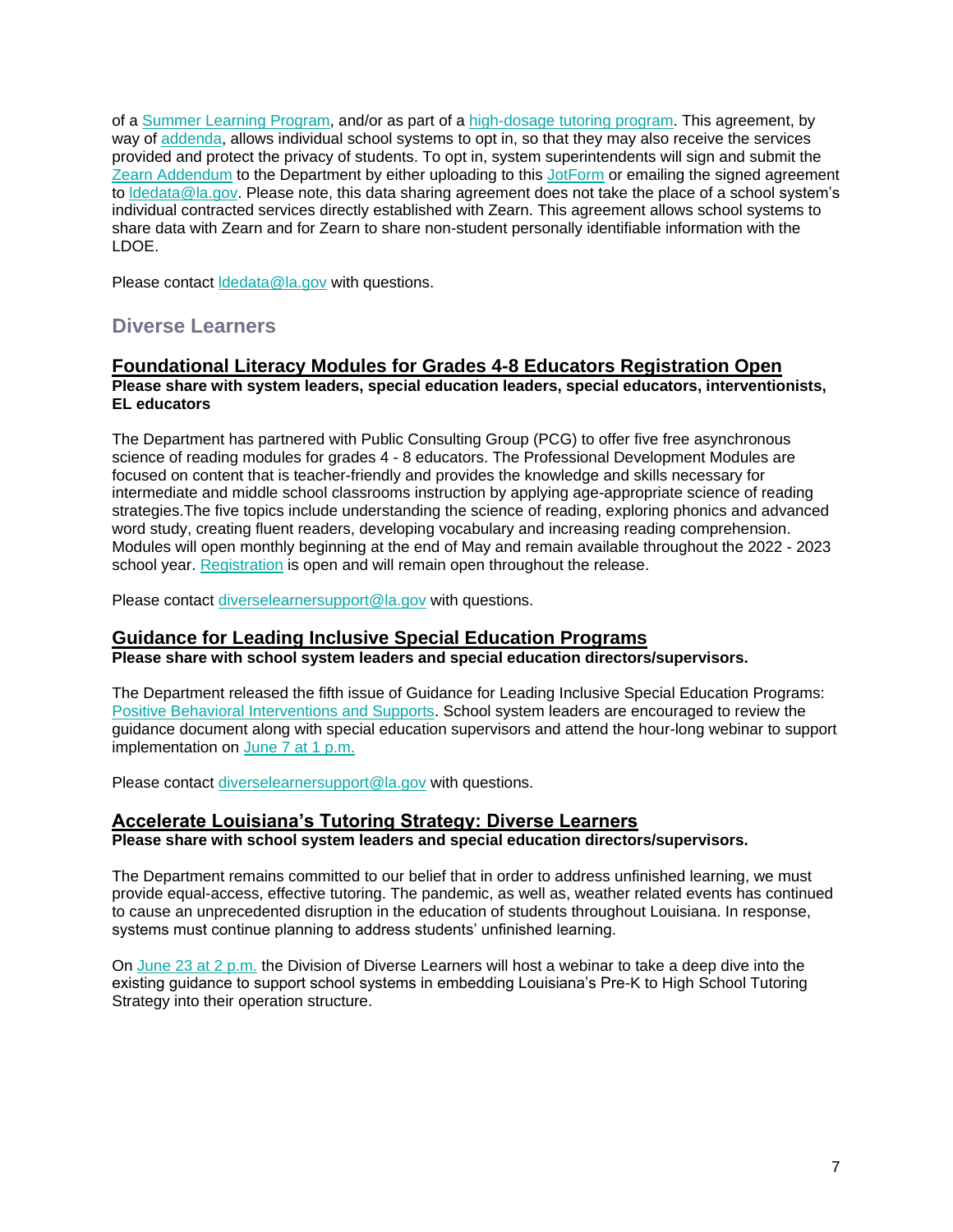Please contact [diverselearnersupport@la.gov](mailto:diverselearnersupport@la.gov) with questions.

### **April Dunn Act Office Hours**

The Department will host its final April Dunn Act office hour on [June 9 at 4:30 p.m.](https://ldoe.zoom.us/j/92880688555) The session will cover an overview of two new April Dunn Act tools to support school systems for the upcoming school year.

Please contact [specialeducation@la.gov](mailto:specialeducation@la.gov) with questions.

## **Educator Development**

#### **New Teacher Experience: Summer Kick Off Registration Please share with school leaders and system leaders.**

The Department will host the [New Teacher Experience: Summer Kick Off](https://www.louisianabelieves.com/docs/default-source/awards/new-teacher-experience-summer-kick-off.pdf?sfvrsn=fa4e6518_2) on **July 25** in Baton Rouge. This will be a full day of professional development and fun to welcome our new Louisiana teachers.

[Registration](https://docs.google.com/forms/d/e/1FAIpQLSfhekakJahgArZUUi0-BZWjbk4jKUVVmTZCiyN8cliZfIc9jg/viewform?usp=sf_link) for this event will be first come, first served. The [registration link](https://docs.google.com/forms/d/e/1FAIpQLSfhekakJahgArZUUi0-BZWjbk4jKUVVmTZCiyN8cliZfIc9jg/viewform?usp=sf_link) is now open. School systems must have the name and email address of new teachers in order to register for this event. New teachers must already be hired by a school system in order to be registered.

Registration will close on **July 8** or once capacity is reached, whichever comes first. New teachers registered for this event will receive logistical details via email prior to the event, and will be asked to confirm their attendance.

Please contact [laurie.carlton@la.gov](mailto:laurie.carlton@la.gov) with questions.

### **New Teacher Experience: Pilot Opportunity**

**Please share with school leaders and system leaders.**

The New Teacher Experience (NTE) [Pilot](https://www.louisianabelieves.com/docs/default-source/awards/new-teacher-experience-pilot-overview.pdf) will provide school systems strategies to foster a community of practices and create conditions for effective teaching and learning. In addition, the pilot will support the direct work of principals, mentors, and colleagues with new teachers. Participating school systems will be asked to implement best practices throughout the year and work with the LDOE in fine tuning the New Teacher Experience.

School systems may be interested in participating in this pilot if they do not have a support program in place for new teachers, or if they have one that they want to modify to include additional best practices. All pilot participants will need to have teachers participate in at least two of the following supports for new teachers:

- Affinity groups
- Professional Development Modules
- Mentoring

Funding will be provided to support the NTE pilot. Funding may be used for:

- Stipends for Mentors supporting new teachers.
- Funding for Mentor training and credentialing.
- Travel costs for attending in person trainings.
- Completion stipends for participating new teachers.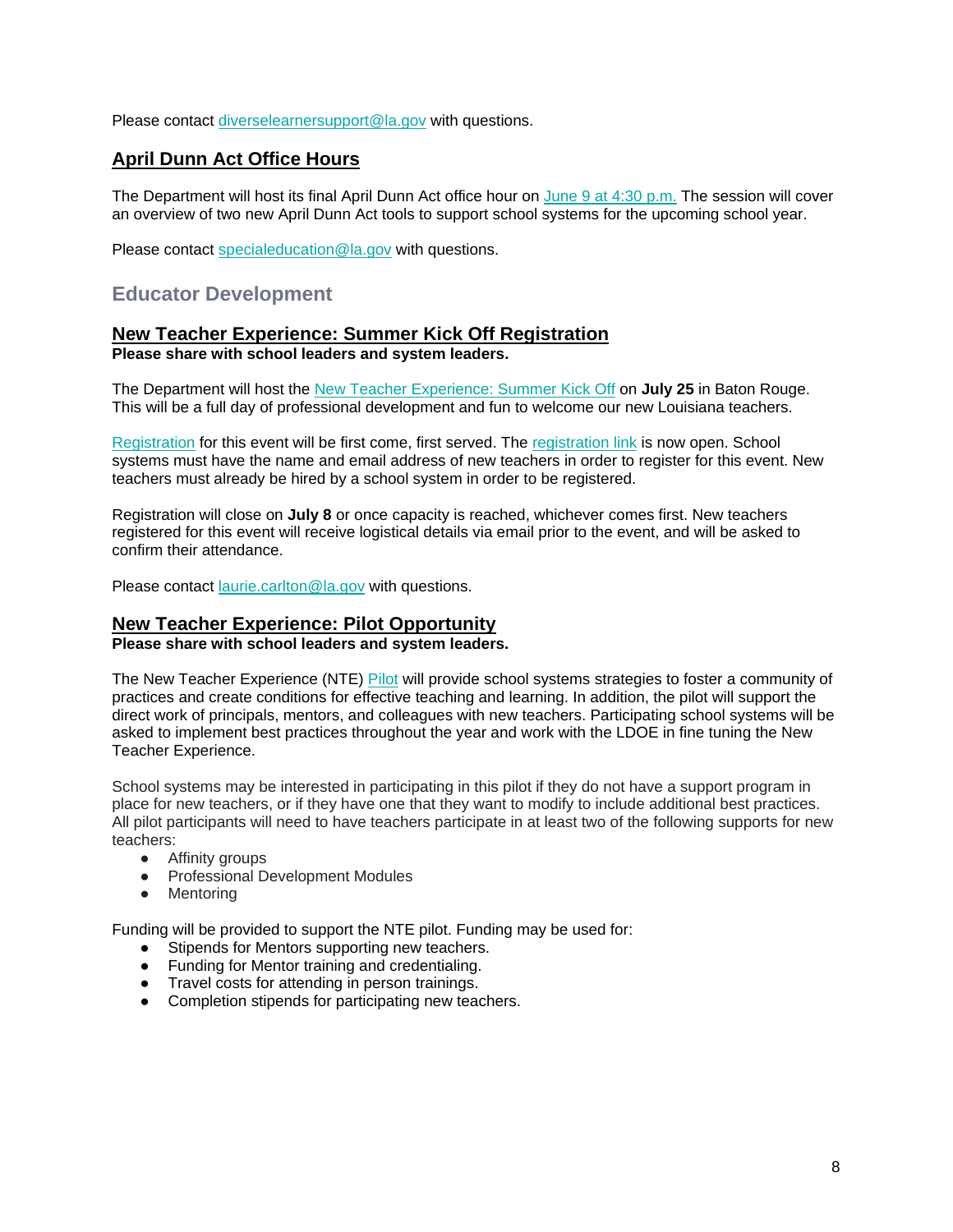The [application](https://docs.google.com/forms/d/e/1FAIpQLSfXpXTbVsgATUfszGUasz8u8FmATMATAzjMi7LnLUpN-B7Eug/viewform?usp=sf_link) for this pilot opportunity is open now. If interested, please submit an application by **June 24.**

Please contact [laurie.carlton@la.gov](mailto:laurie.carlton@la.gov) with questions.

#### **Mentor Teacher Stipends**

**Please share with finance teams and system leaders.**

Mentors supporting **year-long undergraduate residents** in the 2021-2022 school year should receive a \$1,800 stipend, instead of the usual \$1,000 stipend. These funds have been added to school system allocations in eGMS. This additional funding is for **one year only,** based on availability of funds.

All Mentor funds should be paid out by the end of the school year. Mentor funds are 8g and must be spent by **June 15.**

Please contact [believeandprepare@la.gov](mailto:believeandprepare@la.gov) with any questions.

#### **Recruitment, Recovery, and Retention Teacher Survey**

**Please share with school system leaders, principals, and teachers.**

We have had over 4,000 teachers describe their experiences and perceptions as well as offer suggestions on issues related to teacher recruitment, recovery, and retention by completing the [Teacher](https://survey.alchemer.com/s3/6839519/Region-14-CC-Teacher-Recruitment-Retention-and-Recovery-Survey)  [Recruitment, Retention, and Recovery Survey.](https://survey.alchemer.com/s3/6839519/Region-14-CC-Teacher-Recruitment-Retention-and-Recovery-Survey) We are encouraging all **teachers** to complete the [survey](https://survey.alchemer.com/s3/6839519/Region-14-CC-Teacher-Recruitment-Retention-and-Recovery-Survey)  by **June 10** if they have not already done so.

Please contact [louisianaleaders@la.gov](mailto:louisianaleaders@la.gov) with questions.

### **CIS Teacher and Staff Evaluations**

**Please share with systems leaders, school leaders, human resource directors, and data directors.**

The [Compass Information System \(CIS\)](https://leads13.doe.louisiana.gov/hcs/) teacher evaluation upload window is open. Systems are encouraged to begin uploading teacher and staff evaluations. The tech team is working to repair an issue that is preventing VAM teacher observation and SLT scores from being submitted. CIS Administrator contacts will be notified as soon there is a resolution. Please continue to:

- Enter and rate both SLTs for teachers and staff.
- Enter professional practice scores (for 2021-2022 only, if the evaluated person scored "Effective: Proficient" or "Highly Effective" (2.5 and above), enter the single score twice).
- Finalize evaluations for non-VAM teachers.

Resources for [evaluation uploads](https://www.louisianabelieves.com/docs/default-source/teaching/compass-information-system-evaluation-upload-guide.pdf?sfvrsn=2c216718_8) are located in the [Compass Library.](https://www.louisianabelieves.com/resources/library/compass)

Please contact [compass@la.gov](mailto:compass@la.gov) with questions.

#### **Workforce Reporting Update**

**Please share with systems leaders, school leaders, human resource directors, security coordinators, and data managers.**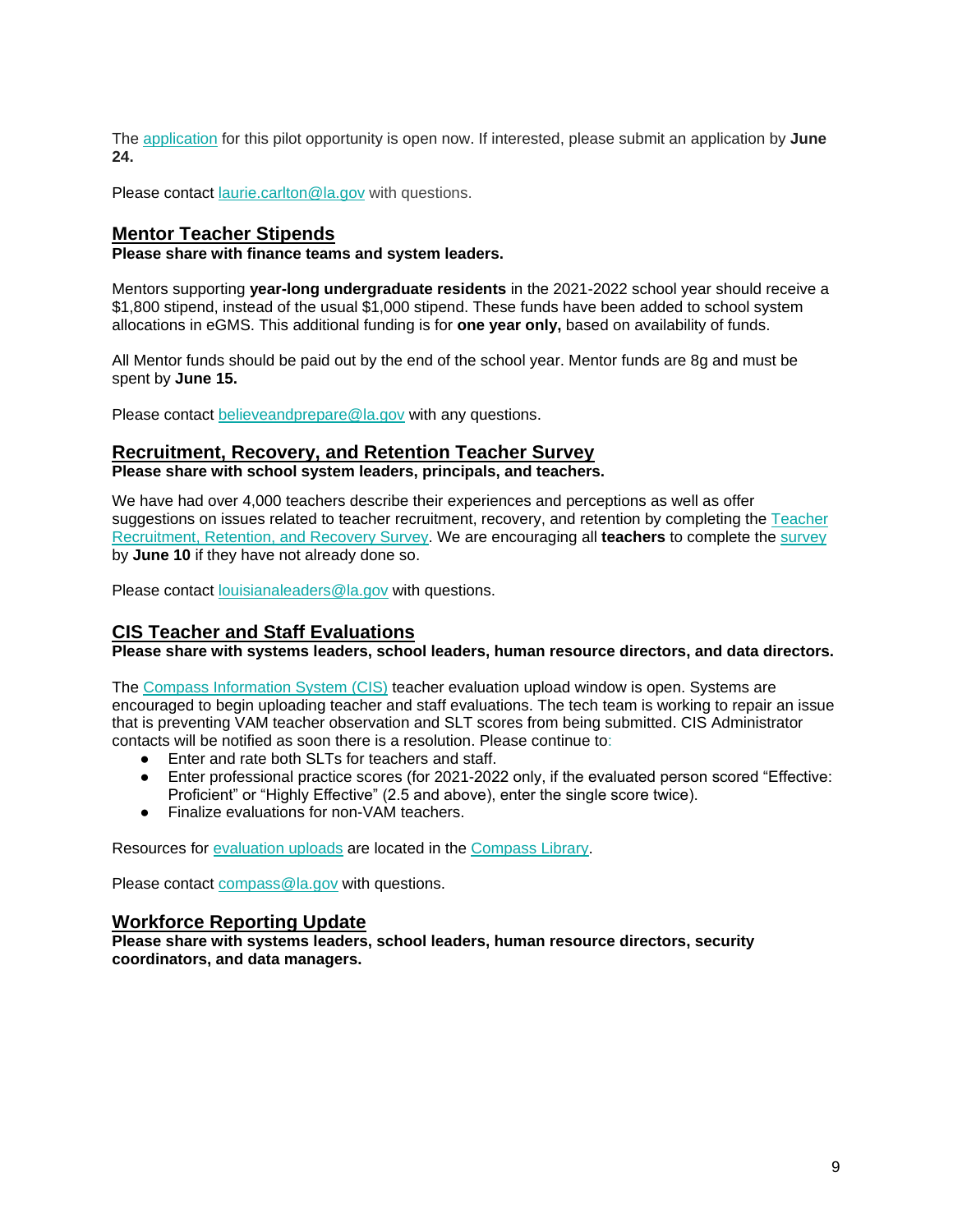The new Educator Workforce dashboard will be released this week. Trainings on how to use the new dashboard were held at Teacher Leader Summit. If you were unable to attend the trainings at summit, there will be additional trainings in the form of webinars this summer:

#### **Workforce Reporting: Welcome to EdLink 360 (accessing the dashboard)**

- **Meeting Date and Time:** June 14 at 10 a.m.
- **Meeting Link:** <https://zoom.us/j/8322783910?pwd=OGNjTTNXQTg4bUVqVHVaZHVET1gydz09>
- **Meeting ID#:** 832 278 3910
- **Meeting Passcode:** i3PfJs

#### **Workforce Reporting: Dashboard Best Practices (using the dashboard in your workflow)**

- **Meeting Date and Time:** July 12 at 10 a.m.
- **Meeting Link:** <https://zoom.us/j/8322783910?pwd=OGNjTTNXQTg4bUVqVHVaZHVET1gydz09>
- **Meeting ID#:** 832 278 3910
- **Meeting Passcode:** i3PfJs

#### **Combination Training: If you are unable to attend in June or July**

- **Meeting Date and Time:** August 9 at 10 a.m.
- **Meeting Link:** <https://zoom.us/j/8322783910?pwd=OGNjTTNXQTg4bUVqVHVaZHVET1gydz09>
- **Meeting ID#:** 832 278 3910
- **Meeting Passcode:** i3PfJs

Please contact [emily.smiley@la.gov](mailto:emily.smiley@la.gov) with questions.

#### **Summer Learning Programs**

#### **Please share with summer learning program coordinators.**

The final stages of summer learning planning should be previewing summer tutoring lessons with teachers, finalizing student rosters and bus routes, as well as communicating summer learning program details to parents. The planning checklist located in the [Summer Learning Program Guidance](https://www.louisianabelieves.com/docs/default-source/academics/summer-learning-program-guidance-2021.pdf?sfvrsn=9f5a6618_2) can also be used as a reference for tasks to complete prior to beginning your summer learning program.

Beginning this summer, all CIR/UIR-A schools are required to implement summer learning programs.

Similar to data collected from summer 2021, systems should expect to share information about student outcomes through the completion of a survey following the conclusion of the Summer Learning Program. The survey will be released early June 2022 and will cover four broad topics: program information, student attendance (required), measures of outcomes (required), and student/parent/staff surveys (strongly encouraged). The measuring effectiveness section of the [Summer Learning Program Guidance](https://www.louisianabelieves.com/docs/default-source/academics/summer-learning-program-guidance-2021.pdf?sfvrsn=9f5a6618_2) can be used as a guide for more detail about the data collection topics.

Please contact [keisha.thomas2@la.gov](mailto:Keisha.Thomas2@la.gov) with questions.

#### **Continuous Learning**

#### **Please share with system leaders.**

The Department will host two webinars focused on planning for continuous learning. Guidance for system leaders will be provided on how to develop a continuous learning plan for modified operations. The first webinar will be held on **June 15 at 2:30 p.m.** If you cannot attend the June webinar, the second webinar will be held on **July 14 at 9 a.m**. System leaders should plan to attend one of the webinars.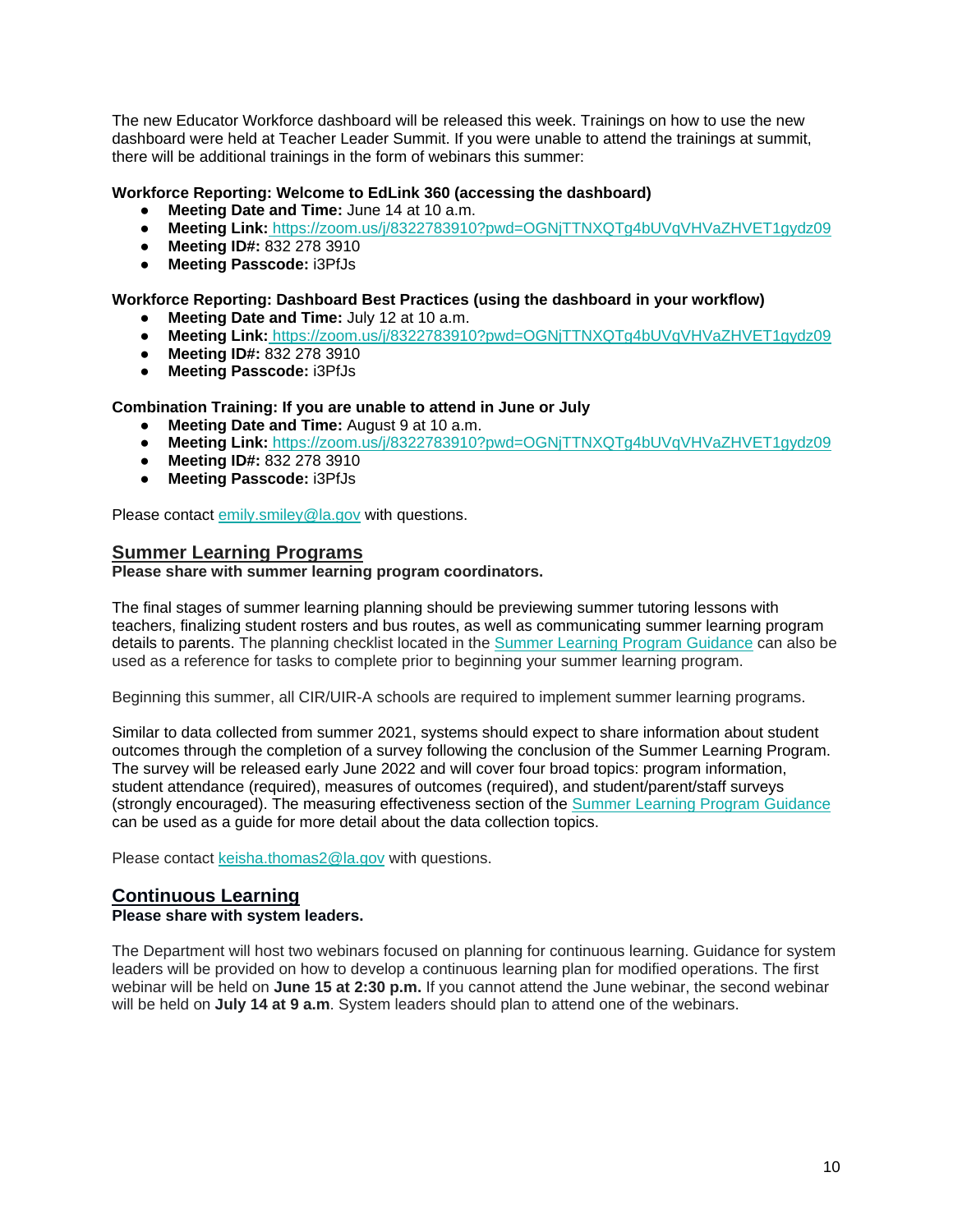**Webinar Date and Time:** June 15 at 2:30 p.m. **Webinar Link[:](https://ldoe.zoom.us/j/98516651581?pwd=RGRGTHZHQ1YwSnBKT0RRU2toSFRsdz09)** <https://ldoe.zoom.us/j/98516651581?pwd=RGRGTHZHQ1YwSnBKT0RRU2toSFRsdz09> **Meeting ID:** 985 1665 1581 **Passcode:** 565717 **Phone:** 1-346-248-7799

Please contact [keisha.thomas2@la.gov](mailto:Keisha.Thomas2@la.gov) with questions.

### <span id="page-11-0"></span>**Reminders**

- <span id="page-11-1"></span>● [Assessment, Accountability and Analytics](#page-11-1)
- School System [Financial Services](#page-12-0)
- [Teaching and Learning](#page-13-0)
	- [Academic Content](#page-13-1)
	- [Diverse Learners](#page-13-2)
	- [Educator Development](#page-14-0)
	- [School Improvement](#page-14-1)

# *Operations*

### **2021–22 High Cost Services Round 1 Grant Allocations Visible in eGMS Please share with IDEA Directors, Federal Program Directors and Business Managers**.

High Cost Services (HCS) Round 1 allocations are now visible in eGMS. School systems with an approved application can now create a budget by creating an amendment in the HCS Round 1 application in eGMS. School systems must create this amendment to include all students for whom an allocation was received. Budget amendments will be reviewed for eligibility and allowability as they are submitted.

#### **Please note that MFP/State funds included in this allocation will expire and no longer be available as of June 30. Additionally, ALL claims are due and must be submitted in eGMS by July 15.**

Please contact [ldoe.grantshelpdesk@la.gov](mailto:ldoe.grantshelpdesk@la.gov) with questions.

#### **System Open for Education Excellence Fund (EEF) 6/30 Periodic Expense Report (PER) Submissions Please share with EEF contacts.**

The eGMS system is open to begin submitting EEF 6/30 PERs. If your school or agency received a payment from the 2021-2022 Education Excellence Fund (EEF) this year, please be advised of the following important dates: **June 30** is the deadline for EEF recipients to obligate EEF funds and **July 15** is the deadline for EEF recipients to submit Final 6/30 PERs.

Please note that Final PERs are used to calculate EEF allocations for the following year. If the Final PER is not submitted **by July 15**, EEF recipients may experience delays in accessing their EEF funds for 2022-2023.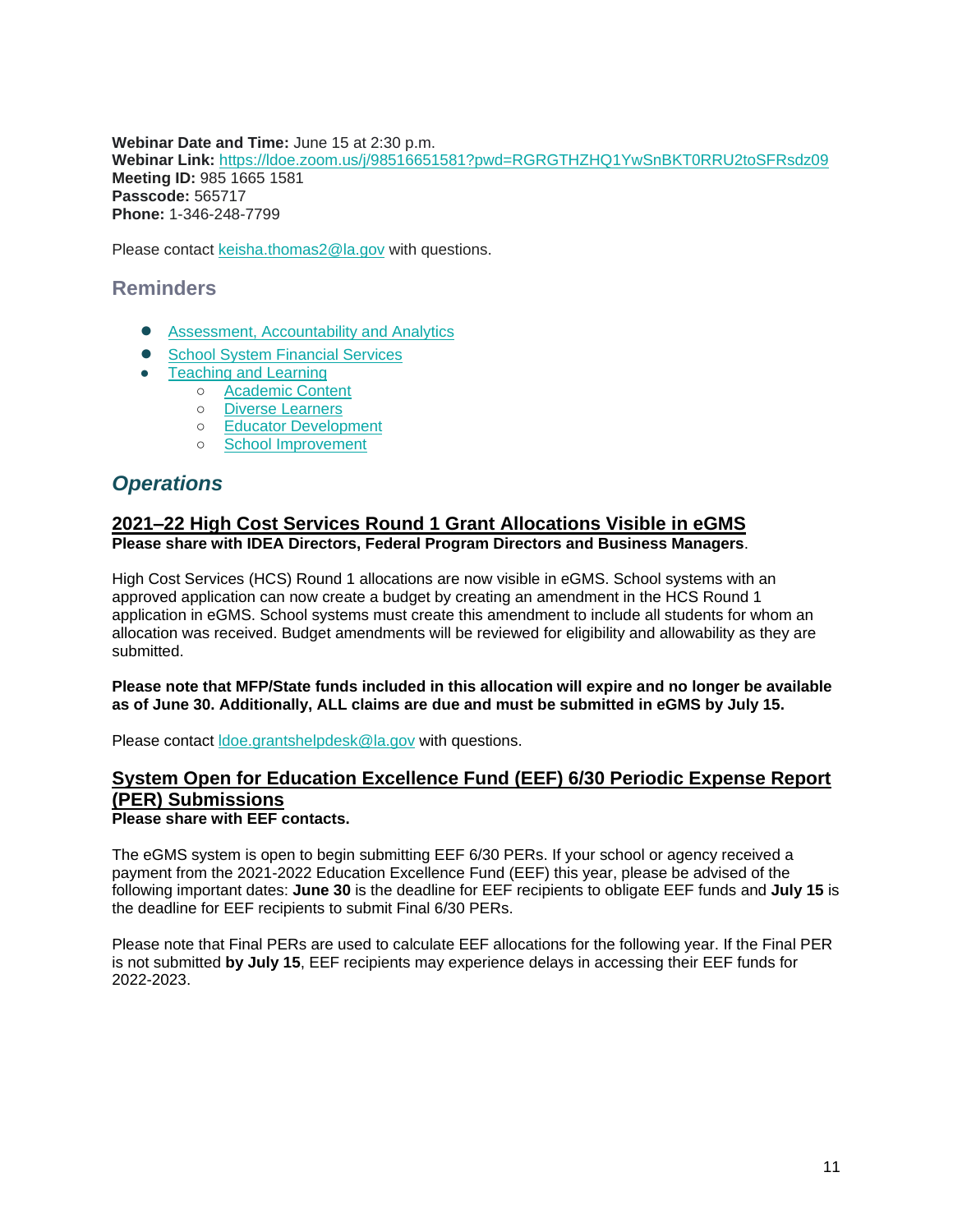**Reminder:** In PER, on the first tab (labeled Expenditure Obligation Summary), please check Final Expenditure checkbox at the bottom when final. Check that. Otherwise the PER will not be reported as final and will have to be corrected and resubmitted.

For assistance in preparing your Final 6/30 PER for EEF, please refer to the training section of the [eGMS](https://egmsp.doe.louisiana.gov/LDEGMSWeb/Logon.aspx)  [Logon page,](https://egmsp.doe.louisiana.gov/LDEGMSWeb/Logon.aspx) under the Tips & Reminders header: Preparing the Periodic Expense Report (PER).

Please contact [ldoe.grantshelpdesk@la.gov](mailto:ldoe.grantshelpdesk@la.gov) with questions.

# *Assessment, Accountability and Analytics*

### **Louisiana Assessment Literacy Initiative**

**Please share this announcement with school system leaders and school leaders.**

The LDOE, in partnership with the Center for Assessment, launched the Assessment Literacy Initiative in the 2021–2022 school year. The goal of the Initiative is to cultivate assessment literacy among Louisiana educators in order to improve student learning.

The LDOE is expanding the Initiative for the 2022–2023 school year and will partner with up to 20 teams of educators from across the state. Each team will include one school system leader, one school leader, and two teachers (one ELA and one social studies). Teams will participate in a series of professional learning modules throughout the year that will consist of six 3-hour virtual sessions, with independent practice activities between sessions. To apply, school leaders should complete th[e](https://docs.google.com/forms/d/e/1FAIpQLSc8wPVFqk3Qb062CCda0bGbANSellkZSzrizltgLqMdvPPreQ/viewform?usp=sf_link) [interest survey](https://docs.google.com/forms/d/e/1FAIpQLSc8wPVFqk3Qb062CCda0bGbANSellkZSzrizltgLqMdvPPreQ/viewform?usp=sf_link) by **June 30, 2022**.

To learn more, attend the session Assessment Literacy: Transforming Assessment Conversations at the Teacher Leader Summit, where participants from the first year of the Louisiana's Assessment Literacy Initiative will share what they learned and how it affected assessment practices.

Please contact [assessment@la.gov](mailto:assessment@la.gov) with questions.

### <span id="page-12-0"></span>*School System Financial Services*

### **Maintenance of Effort (MOE) Fiscal Requirements**

**Please share with business managers and finance Officials.**

Meeting yearly Maintenance of Effort (MOE) requirements is part of the business process to confirm compliance and determine eligibility of federal grant funds for ESSA and IDEA grants. The USDOE requires an annual review that determines if each LEA: 1) has not decreased spending of general fund dollars, and 2) is budgeting expenditures to meet the MOE standards. There are three MOE measurements submitted in the eGMS system:

- 2021 IDEA MOE Confirmation (Compliance) deadline for submission was **June 1, 2022**.
- 2023 ESSA MOE Verification deadline for submission is **July 15, 2022**.
- 2023 IDEA MOE Verification (Eligibility) deadline for submission is **July 15, 2022**.

#### **COVID Relief Funds and MOE**

Although school systems have received relief funds as a result of COVID-19, these funds do not affect the Maintenance of Effort requirements at the LEA level. LEAs are required to continue spending at levels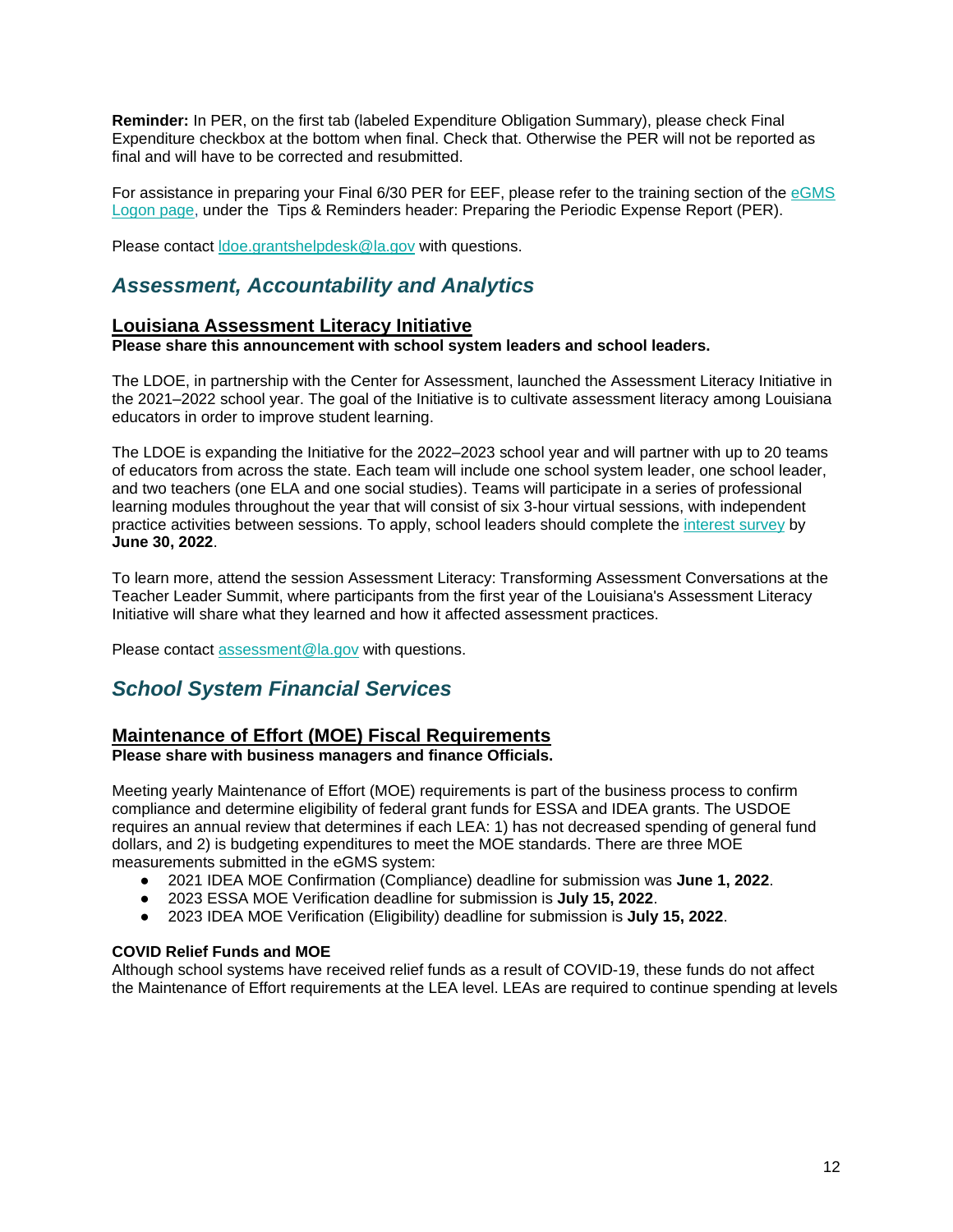to continue to meet all MOE requirements in accordance with previous federal regulations. Federal requirements have changed at the State level only.

#### **MOE Resources**

The [MOE Quick Reference Guide](https://www.louisianabelieves.com/docs/default-source/links-for-newsletters/maintenance-of-effort-quick-guide-for-egms-users-in-2022.pdf?sfvrsn=bb2e6518_2) is available to assist with those new to the MOE submission process. A [Local Only Funds Calculator](https://www.louisianabelieves.com/docs/default-source/links-for-newsletters/local-only-funds-calculatorc9b5035c8c9b66d6b292ff0000215f92.xlsx?sfvrsn=ba2e6518_2) is available to assist in completing the Local Only Funds section of the IDEA MOEs.

For questions regarding the MOE review process, contact [nakia.jason@la.gov.](mailto:nakia.jason@la.gov) For technical inquiries or support, contact [jason.berard@la.gov.](mailto:jason.berard@la.gov)

#### **FY 2021-2022 Final MFP-Career Development Fund (CDF) Payments Please share with business managers and finance officials.**

Final MFP-CDF payments for FY 2021-2022 were released before the end of May 2022. Details regarding the payment amounts are available in the MFP Library.

Please contact Idoemfphelpdesk@la.gov with questions.

# <span id="page-13-0"></span>*Teaching and Learning*

### <span id="page-13-1"></span>**Academic Content**

#### **Instructional Support: Instructional Material Reviews Please share with content supervisors and administrators.**

The Department conducts ongoing reviews of instructional materials to support school systems in adopting curricula in all core subjects. Newly rated Tier 1 materials are listed below. All tiered reviews can be found on the [Annotated Reviews](http://www.louisianabelieves.com/academics/ONLINE-INSTRUCTIONAL-MATERIALS-REVIEWS/curricular-resources-annotated-reviews) webpage.The status of all instructional materials submissions can be found in the [Weekly Report.](https://www.louisianabelieves.com/docs/default-source/curricular-resources/online-instructional-materials-reviews.pdf?sfvrsn=a26b841f_654)

| <b>Publisher</b>  | <b>Title and Grade Levels</b>      |      | Core Subject   Tiered Rating |
|-------------------|------------------------------------|------|------------------------------|
| Achievement First | Achievement First Math, Grades K-4 | Math | Tier 1                       |

Please contact [louisianacurriculumreview@la.gov](mailto:LouisianaCurriculumReview@la.gov) with questions.

### <span id="page-13-2"></span>**Diverse Learners**

### **Partnerships for Success Guide Request for Applications**

**Please share with school system leaders, special education directors and interested vendors.**

The [Partnerships for Success Guide](https://www.louisianabelieves.com/docs/default-source/students-with-disabilities/partnerships-for-success-guide.pdf?sfvrsn=3af99d1f_2) is a vetted list of organizations who provide school systems support in meeting the specialized support and related service needs of students with disabilities. Annually, the department releases a request for applications for local and national organizations to apply as potential providers in the guide. Th[e](https://docs.google.com/forms/d/e/1FAIpQLSdHatVDhfasD3Y6NtUJnMJaVzs8S41zLuFjqnSNeLhIA50ssQ/viewform?usp=sf_link) [application](https://docs.google.com/forms/d/e/1FAIpQLSdHatVDhfasD3Y6NtUJnMJaVzs8S41zLuFjqnSNeLhIA50ssQ/viewform?usp=sf_link) is now open and closes on July 1, 2022.

Please contact [specialeducation@la.gov](mailto:specialeducation@la.gov) with questions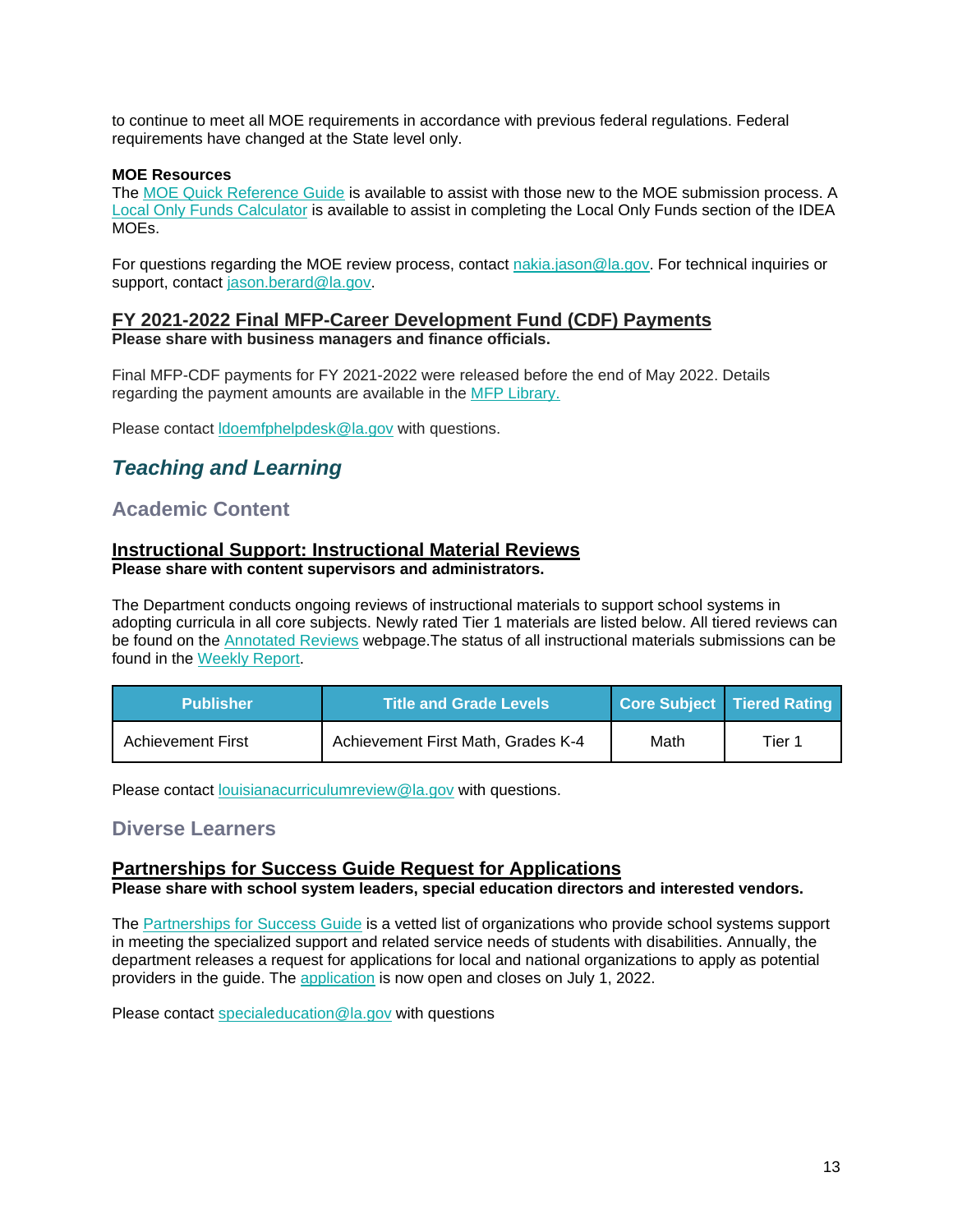# <span id="page-14-0"></span>**Educator Development**

### **K-2 Learning Year: Phase 1 Office Hours**

#### **Please share with systems leaders and school leaders.**

K-2 Learning Year: Phase 1 Office Hours provide additional support for systems implementing CLASS® or (TAP/Best Practices) observation rubrics. Meetings are bi-monthly at noon. Upcoming topics include:

#### **Teachstone overview of myTeachstone data and reporting platform**

- **Meeting Date and Time:** June 15 at 12 p.m.
- **Meeting Link:**  <https://ldoe.zoom.us/j/98569851139?pwd=b0VGdTIvcThYWElZT3VnWWQzYU1kZz09>
- **Meeting ID#:** 985 6985 1139
- **Meeting Passcode:** 578203

#### **NIET overview of EE PASS data and reporting platform**

- **Meeting Date and Time:** June 29 at 12 p.m.
- **Meeting Link:** <https://ldoe.zoom.us/j/98569851139?pwd=b0VGdTIvcThYWElZT3VnWWQzYU1kZz09>
- **Meeting ID#:** 985 6985 1139
- **Meeting Passcode:** 578203

#### **K-2 Learning Year: Phase 1 Overview**

- **Meeting Date and Time:** July 13 at 12 p.m.
- **Meeting Link:** <https://ldoe.zoom.us/j/98569851139?pwd=b0VGdTIvcThYWElZT3VnWWQzYU1kZz09>
- **Meeting ID#:** 985 6985 1139
- **Meeting Passcode:** 578203

### **ULL Picard overview of 3rd Party Observations (new date)**

- **Meeting Date and Time:** July 27 at 12 p.m.
- **Meeting Link:** 
	- <https://ldoe.zoom.us/j/98569851139?pwd=b0VGdTIvcThYWElZT3VnWWQzYU1kZz09>
- **Meeting ID#:** 985 6985 1139
- **Meeting Passcode:** 578203

Please contact [lori.pennison@la.gov](mailto:lori.pennison@la.gov) with questions.

### <span id="page-14-1"></span>**School Improvement**

### **School Support Institutes 2022 - 2023**

**Please share with school and system leaders.**

The [Division of School Improvement](https://www.louisianabelieves.com/schools/school-improvement) is pleased to announce the return of School Support Institutes for 2022 - 2023. In collaboration with our vendor, TNTP, School Support Institutes have been redesigned to provide the most relevant and high-quality learning to support Louisiana schools in their improvement efforts.